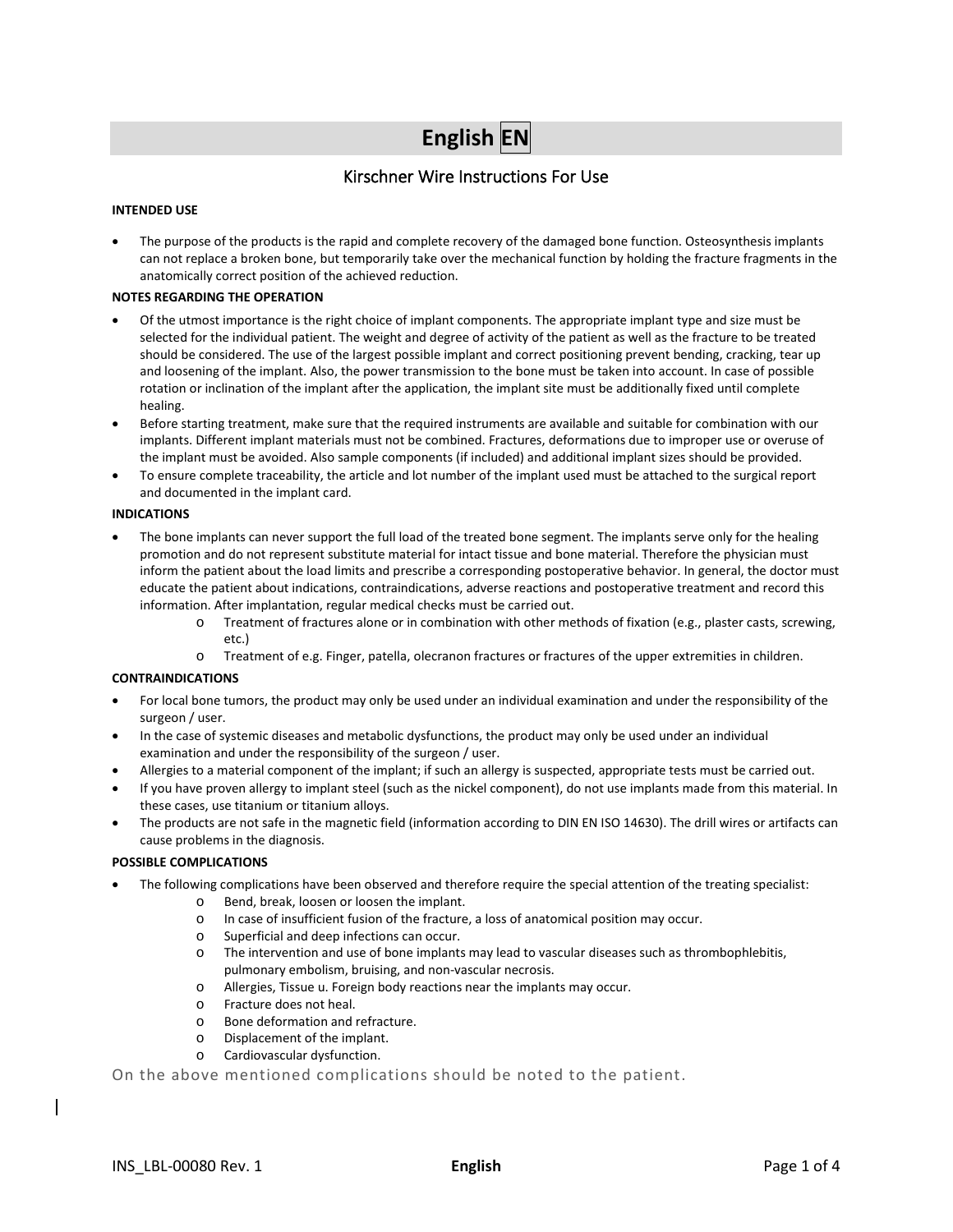### **INTENDED USER PROFILE**

- Surgical procedures should be performed only by persons having adequate training and familiarity with surgical techniques. The physician's education, training and professional judgement are necessary to determine the most appropriate device and treatment option.
- Consult medical literature relative to techniques, complications and hazards prior to performance of any surgical procedure. Before using the product, all instructions regarding its safety features must be read carefully.

### **WARNINGS**



- Implants are NOT supplied STERILE.
- Implant has sharp cutting edges, careful handling!
- Implants must not be reused! Single use product.
- Explanted implants must be returned to the hospital for disposal.
- Patients with stainless steel implants should not come in contact with electromagnetic / magnetic fields.
- The components of the implant must be checked for cleanliness, dryness, freedom from damage and freedom from residues.
- The surgeon alone is responsible for the choice and use of the implant.

### **CAUTION**



Federal U.S. Law restricts this device to sale, distribution, and use, by, or on order of a physician.

### **DISPOSAL**

• After implementation / termination of the product life, deliver the implants to a professional disposal or recycling system.

### **Reprocessing Instructions**

### **POINT-OF-USE AND CONTAINMENT**

- 1) Before using the implant, the original packaging must be removed and a complete treatment (cleaning, sterilization) by qualified personnel carried out. The instructions for use of the sterilization equipment manufacturer must be observed.
- 2) The user is responsible for the sterility of the implants, implants are delivered non-sterile and are only precleaned!
- 3) Please avoid additional contamination of the implants during the application, otherwise a renewed cleaning and disinfection of the implants is necessary. In addition, observe the legal requirements of your country and the hygienic specifications of the practice or the hospital or clinic. This applies in particular to the various prion control / prevention guidelines.

### **CLEANING**

- 4) For the cleaning / disinfection of the implants, a mechanical procedure (washer-disinfector) should be used. In accordance with the Robert Koch Institute (RKI) guidelines "Hygiene requirements for the reprocessing of medical devices", a manual procedure is not recommended due to its significantly lower efficacy. The wire mesh trays must not be overloaded so that the implants are well-rinsed and no rinsing shadows can form. The implants must be stored or stored according to their mechanical sensitivity so that damage is excluded. Only equipment meeting the general requirements for washerdisinfectors (EN ISO 15883) should be used.
- 5) Perform cleaning at 55  $\degree$  C  $\pm$  2  $\degree$  C for at least 5 minutes. For the automatic cleaning of our drill wires we recommend the alkaline cleaner Neodisher ® MediClean forte, or equivalent; 0.5% in the machine. When elevated levels of chloride are present in the water, pitting and stress corrosion cracking may occur at the implant. By using alkaline cleaners or the use of demineralized water such corrosion can be minimized.
- 6) In principle, the conditioner must check whether neutralization is required. If so, the rinsing of alkaline detergent residues is facilitated by the addition of an acid-based neutralizer. Even with the use of neutral cleaners is in unfavorable water quality, e.g. In case of high salt content, it is recommended to use a neutralizer to prevent the formation of deposits. It is recommended to perform neutralization with Neodisher® Z. If not, check if the neutralizer does not contain any residual levels of process chemicals in the final rinse water below the values specified by the manufacturer of the process chemicals and if the pH of the last rinse water is in the neutral range.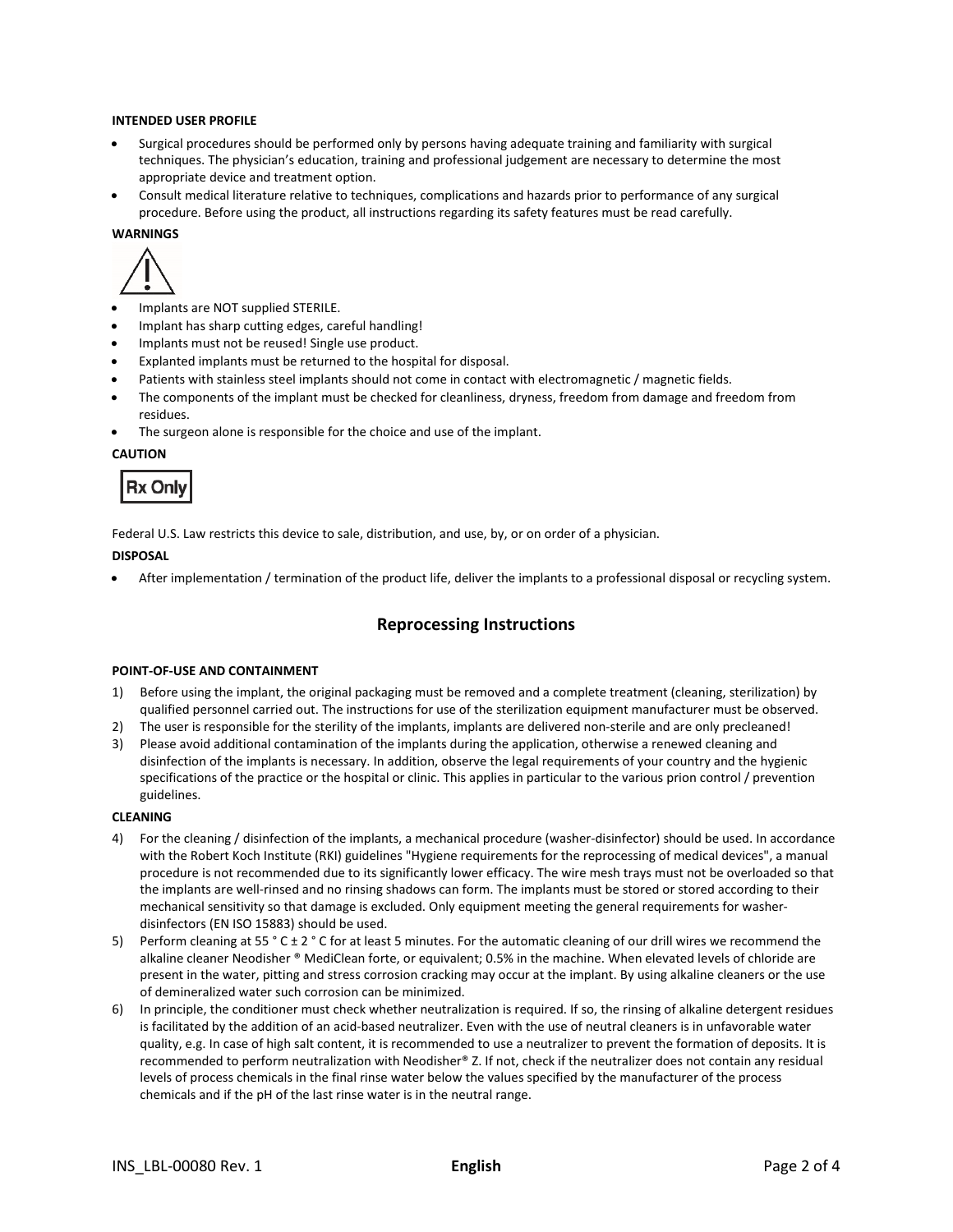- 7) For the intermediate rinse, we recommend the following values:
	- –– Total hardness: < 3°dH (< 0,5 mmol CaO/l)
	- –– Evaporation residue: < 500 mg/l
	- –– Chlorid content: < 100 mg/l
	- $-$  pH-value:  $5 8$ .
- 8) Perform thermal disinfection at  $92 °C ± 2 °C$  for at least 5 min (A0 value> 3000).

The use of demineralized water for final rinse results in a machine-free preparation to a stain-free preparation material. For the final rinse, the quality of the desalinated water should be 95% and specified according to relevant recommendations with a conductance of 15 μS / cm. Optimal, however, is a value below 5 μS / cm.

9) Sufficient drying must be ensured by the washer-disinfector or by other suitable means. Dry at 55 - 60 ° C for approx. 30 min. If residual moisture is still present, it can be dried in a drying oven at 60 ° C. However, the drying time depends on the treatment and the items to be washed. Implants should be packed in a suitable container or sterilization packaging prior to sterilization (EN868 part 1 - 10). The sterilization packaging depends on the sterilization procedure, the transport and the storage. The packaging has a considerable influence on the sterilization result. The packaging should be chosen so that the implants fit into the packaging. Use a sterilization indicator for the packaging and note the sterilization and expiry date on the packaging.

### **FUNCTIONAL TESTING, MAINTENANCE**

- Before starting treatment, make sure that the required instruments are available and suitable for combination with our implants. Different implant materials must not be combined. Fractures, deformations due to improper use or overuse of the implant must be avoided. Also sample components (if included) and additional implant sizes should be provided.
- To ensure complete traceability, the article and lot number of the implant used must be attached to the surgical report and documented in the implant card.
- Implants are extremely sensitive to damage. Even small scratches or impact dents can cause internal stresses that significantly reduce the strength. An extremely careful treatment is therefore indicated.
	- o Before unpacking, inspect the outer packaging for damage / transport damage and condensate.
	- o Outer packaging and protective caps may only be removed immediately before use.
	- o Check if the label matches the content.
	- o Optical inspection of the implant for damage (discoloration, cracks, nicks, burr or other damage).
	- o The manufacturer or supplier can not accept returned implants that are NOT in their undamaged original packaging. If the packaging is improperly opened, the manufacturer does not assume any warranty.

### **PACKAGING**

- The products are packaged non-sterile
- The bone implants are marketed as "disposable products". The product shelf life is 3 years from the date of manufacture.

### **STERILIZATION**

- STERILIZER: Steam autoclave with fractionated pre-vacuum:
- Temperature: 134 ° C, with a holding time of at least> 5 to a maximum of 20 minutes and subsequent drying.
- Sterilize all implants before use.
- Recommended sterilization method: Steam sterilization with fractionated vacuum.
- Recommended temperature: 134 °C.
	-
- Recommended pressure: 3 bar.  $Holding time$   $\geq$  5 min.
- For sterilization, the instructions of the device manufacturer for the recommended use must be strictly observed.
- **Preparation and sterilization according to DIN EN ISO 17664**

### **STORAGE**

• The bone implants should be stored in a clean, dry environment and in there packaging or in a protective container with individual compartments. Protect the areas of the cutting edges with appropriate tubes and protective caps. Take special care that there are no chemicals in the immediate vicinity of the storage location. Storage of sterilized implants in a dry, clean and dust-free environment at moderate temperatures of 5 ° C to 40 ° C.